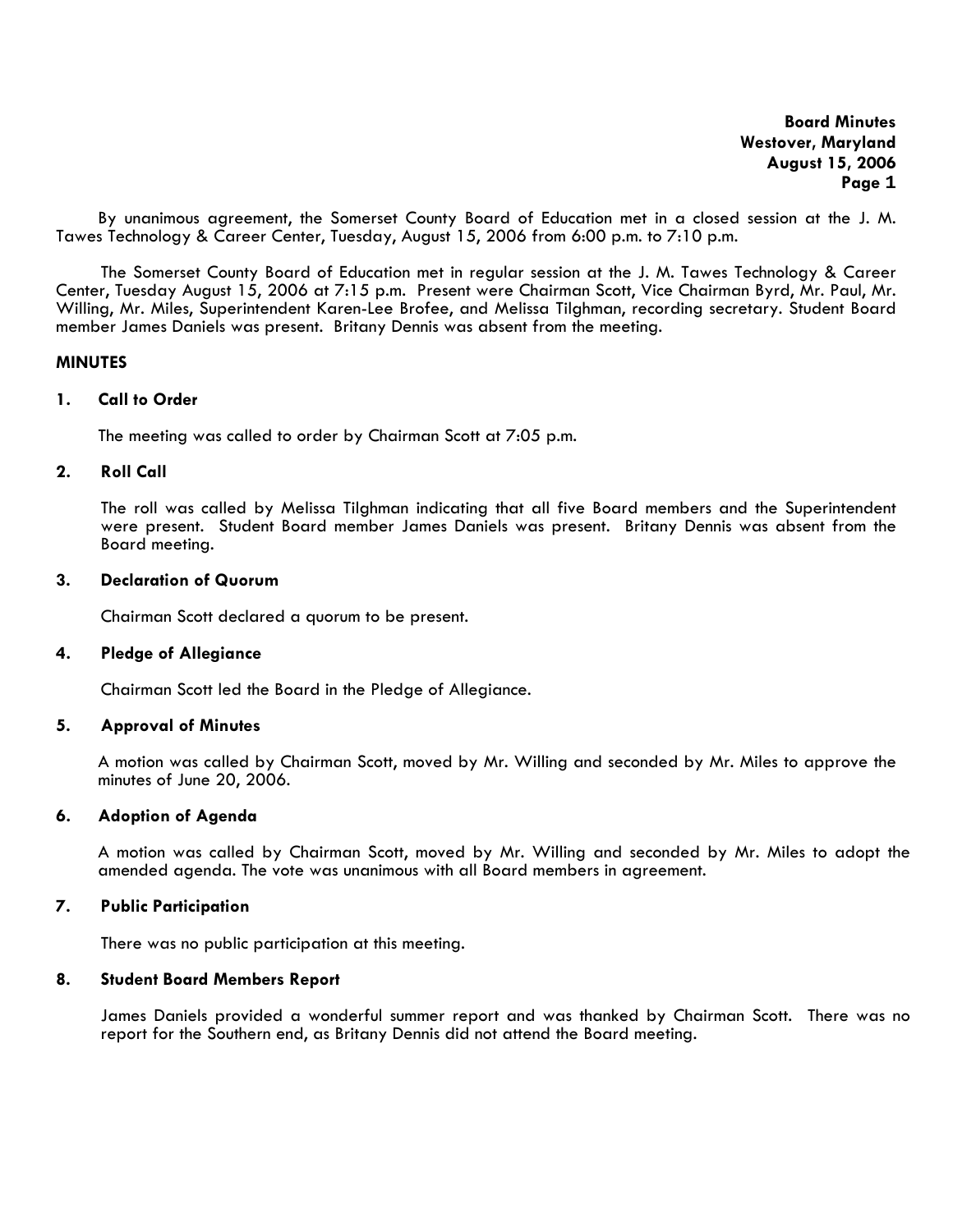### **9. April Todd's Graduate Project**

April Todd spoke to the Board regarding the obtainment of her Language Arts Master's Degree and to request approval of the research project she is working on with Nancy Michelson of Salisbury University. This project consists of a Reading Training program to help students understand what they read. Research has shown that students read and think they understand what they read, but really had not grasped the concept. Mr. Willing moved and Vice Chairman Byrd seconded to approve the continuation of this research project as well as Nancy Michelson's studies. The vote was unanimous.

### **10. Special Education Project**

Dr. Brofee complimented the Board on the State Auditors' Report that stated the Special Education Department was doing a great job. The Board congratulated the Special Education Department for a job well done.

#### **11. Gear Up MSET Camp**

Andrew Todd stood in for Diane Johnson, as she had another engagement. Mr. Todd gave highlights and showed a presentation regarding the Technology Camp several students attended. Students were taught how to design a web page, use excel, build solar power ovens, and build robots. Mr. Todd ended with informing the Board how nice the camp was and that more students will be encouraged to attend.

## **12. Old Business**

#### **A.**

A motion was made by Chairman Scott, moved by Mr. Paul and seconded by Vice Chairman Byrd to approve Administrative Policy #200-12, Professional Staffing). The vote was unanimous.

Dr. Brofee gave the Board an informative update on the Personal Electronic Communications and Camera Devices Policy #600-31. The Board was informed that on the first offense the cell phone will be confiscated and the second offense the electronic device will not be returned until the end of the school year. Mr. Paul suggested that parents be required to meet with the principal on the first offense. Mr. Willing suggested recording confiscation dates and keeping documentation of parent notification. Dr. Brofee agreed that both of these steps would be incorporated.

### **B.**

Dr. Brofee and Nancy Smoker presented a presentation to the Board on the 2005-2006 Master Plan progress update reports. According to the State Department of Education, the African American students (specifically males) have not made adequate yearly progress at the Intermediate Level. Somerset Intermediate School has been labeled a school in Need of Improvement. It is important to note that all subgroups including the African American students have made progress over last year's group. Principals are beginning to collect data from schools to decide what action steps need to be taken for the 2006-2007 school year. They outlined the challenge for schools to be specific and detailed oriented in explaining their collected information and to report all the data. It was decided that a system needs to be developed where all data can be collected and reported correctly. Data will be shared with other schools to gain ideas on what strategies are being used to help students improve achievement.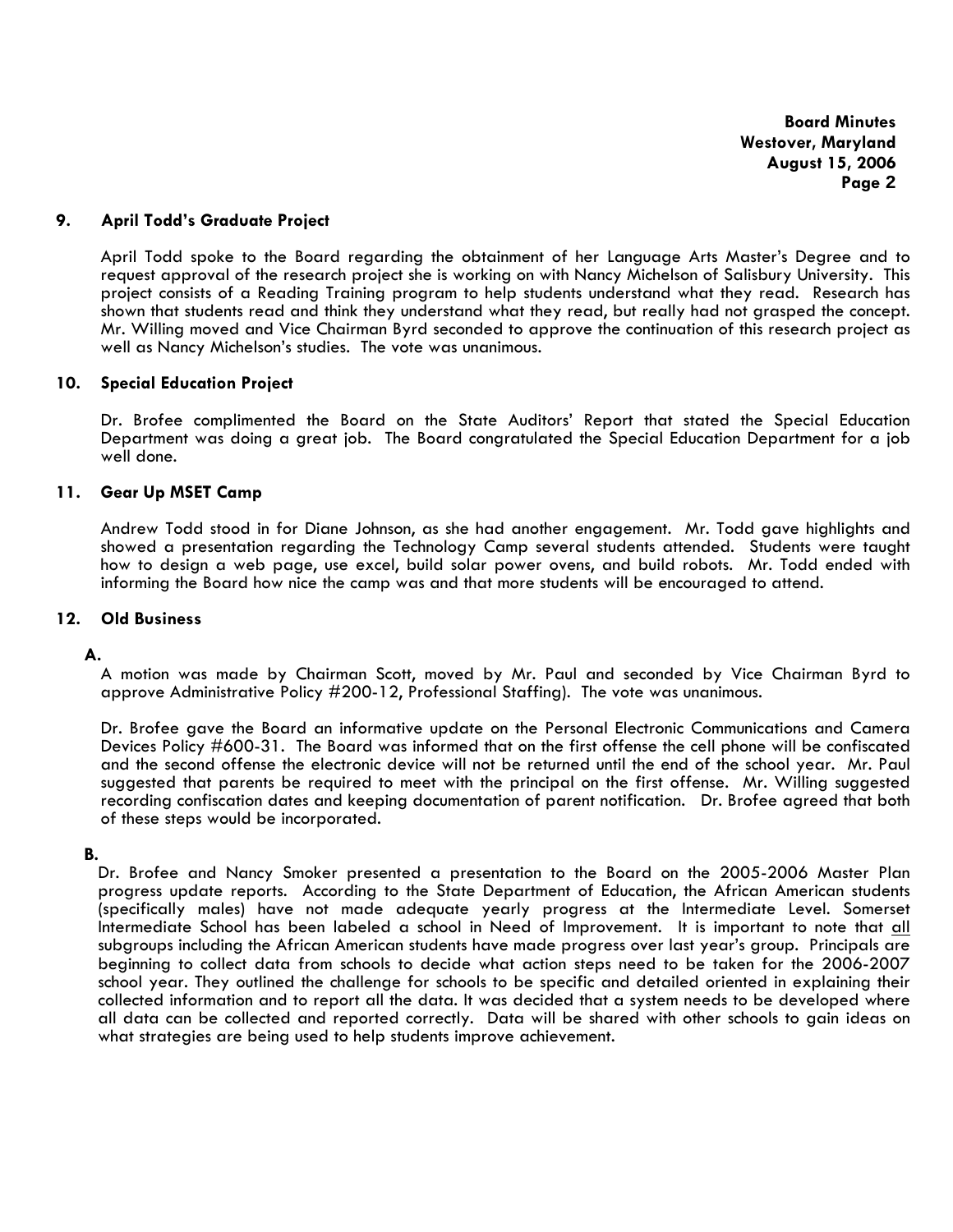### **13. New Business**

# **A. Facilities and Transportation**

#### **Update on Facilities**

Mr. Daugherty informed the Board that significant work remained at Woodson, but the school will be ready when school starts. Teachers continue to move things from Whittington and Marion to Woodson.

Mr. Daugherty also stated that progress continues to be made concerning the new Somerset Intermediate building and everything seems to be going well.

The Deal Island generator has been put in place. The Board was pleased to hear that there will be forty classrooms on both ends of the county that will be getting new tiles and carpet.

Helen Riggins, Food Service Supervisor, was commended on a job well done and was honored with an award for having met the state targets.

#### **Substitute Bus Driver Request**

A motion was called for by Chairman Scott, moved by Mr. Paul, and seconded by Vice Chairman Byrd to approve the hiring of Mary Jo LaFianza and Susan Evans as new substitute bus drivers. The vote was unanimous.

Mr. Daugherty informed the Board that the State has approved the continual use of the county van by Smith Island. No action was needed.

## **B. Policies**

### **Business Leave Policy #700-11**

Mr. Bloodsworth brought forth Policy #700-11, Business Leave Policy so the Board can study and review to vote at next month's board meeting.

### **High School Requirements for Graduation Policy #500-34**

Mr. Bloodsworth brought forth revised policy #500-34 for the Board to review and study. Mr. Bloodsworth seeks approval at the September Board meeting.

### **C. Human Resources Report**

A motion was made by Chairman Scott, moved by Mr. Paul and seconded by Vice Chairman Byrd to approve the Human Resources Report presented by Mr. Lawson. The vote was a unanimous vote by four of the Board members. Mr. Willing abstained from the vote due to a potential conflict of interest.